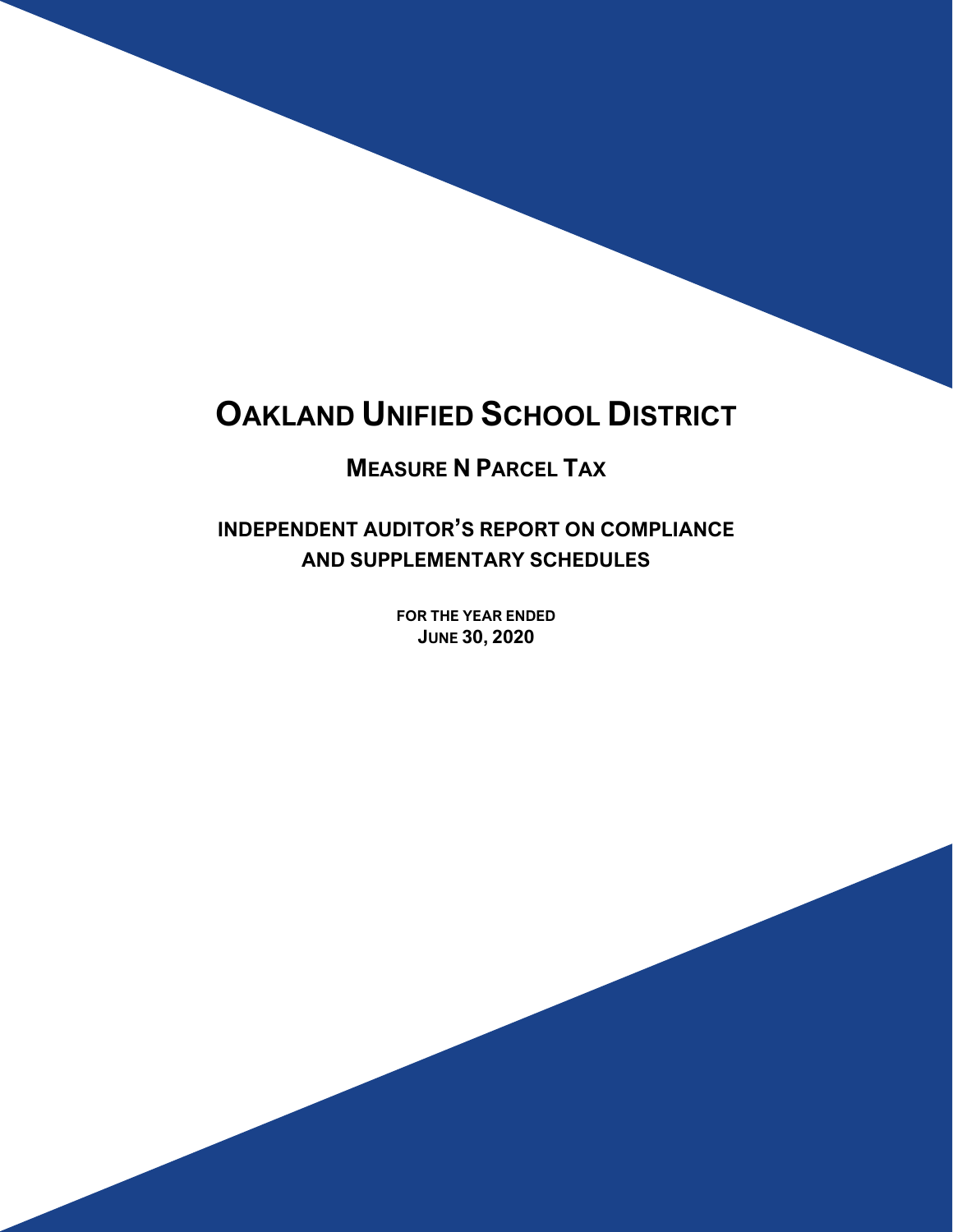|--|

### **APPENDIX I – SUMMARY OF AUDIT PROCEDURES**

# **APPENDIX II – FINANCIAL SCHEDULES**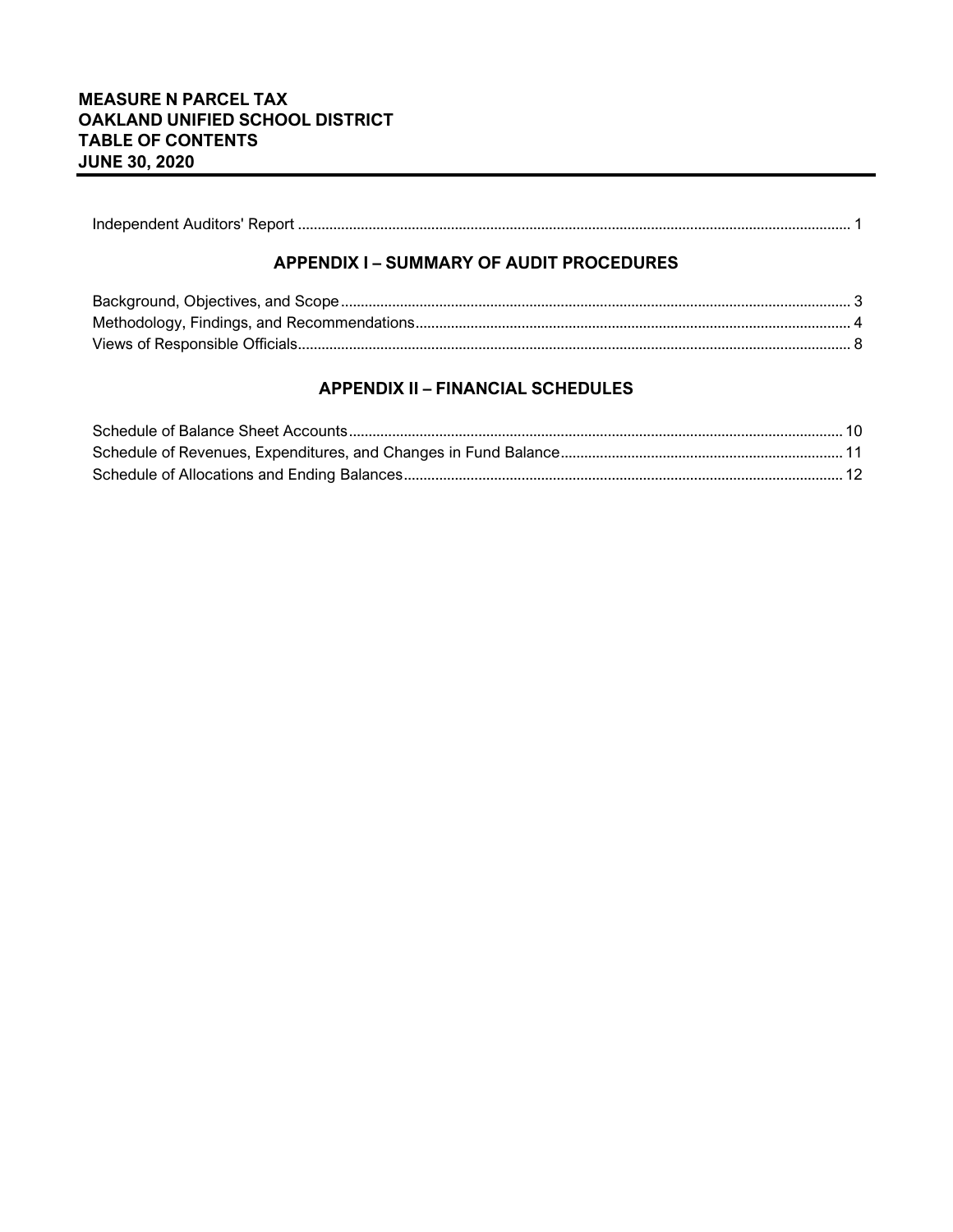

#### **INDEPENDENT AUDITORS' REPORT**

Board of Education and Measure N Citizens' Oversight Committee Oakland Unified School District Oakland, California

#### **Compliance**

We have conducted an audit of the Oakland Unified School District's compliance with the Measure N Parcel Tax requirements for the year ended June 30, 2020.

#### *Management's Responsibility*

Management is responsible for ensuring that the District expended Measure N funds for the year ended June 30, 2020 only for the purposes approved by the voters, in accordance with the requirements of the published election materials specifying the intended use of Measure N proceeds.

#### *Auditor's Responsibility*

Our audit was limited to the objectives listed on page 3 of this report which included determining that the District expended Measure N funds for the year ended June 30, 2020 only for the purposes approved by the voters, in accordance with the requirements of the published election materials specifying the intended use of Measure N proceeds.

We conducted our performance audit in accordance with *Government Auditing Standards* issued by the Comptroller General of the United States. Those standards require that we plan and perform the audit to obtain reasonable assurance about whether noncompliance with the compliance requirements referred to above that could have a material effect on Oakland Unified School District's Measure N occurred. An audit includes examining, on a test basis, evidence about Oakland Unified School District's compliance with those requirements and performing such other procedures as we considered necessary in the circumstances.

We believe that our audit provides a reasonable basis for our qualified opinion on compliance. Our audit does not provide a legal determination of Oakland Unified School District's compliance with those requirements.

#### *Basis for Qualified Opinion on Compliance with Measure N*

As described in the Appendix I – Summary of Audit Procedures, as items 2, 3, and 7, we were unable to obtain sufficient and appropriate audit evidence supporting the compliance of the Oakland Unified School District with the requirements of Measure N. Consequently, we were unable to determine whether Oakland Unified School District complied with those requirements applicable to the Measure N Parcel Tax.

#### *Qualified Opinion on Compliance with Measure N*

In our opinion, except for the possible effects of the matter described in the Basis for Qualified Opinion paragraph, the Oakland Unified School District complied, in all material respects, with the compliance requirements referred to above that are applicable to the Measure N Parcel Tax for the year ended June 30, 2020.

> O: 619-270-8222 F: 619-260-9085 **christywhite.com** 348 Olive Street San Diego, CA 92103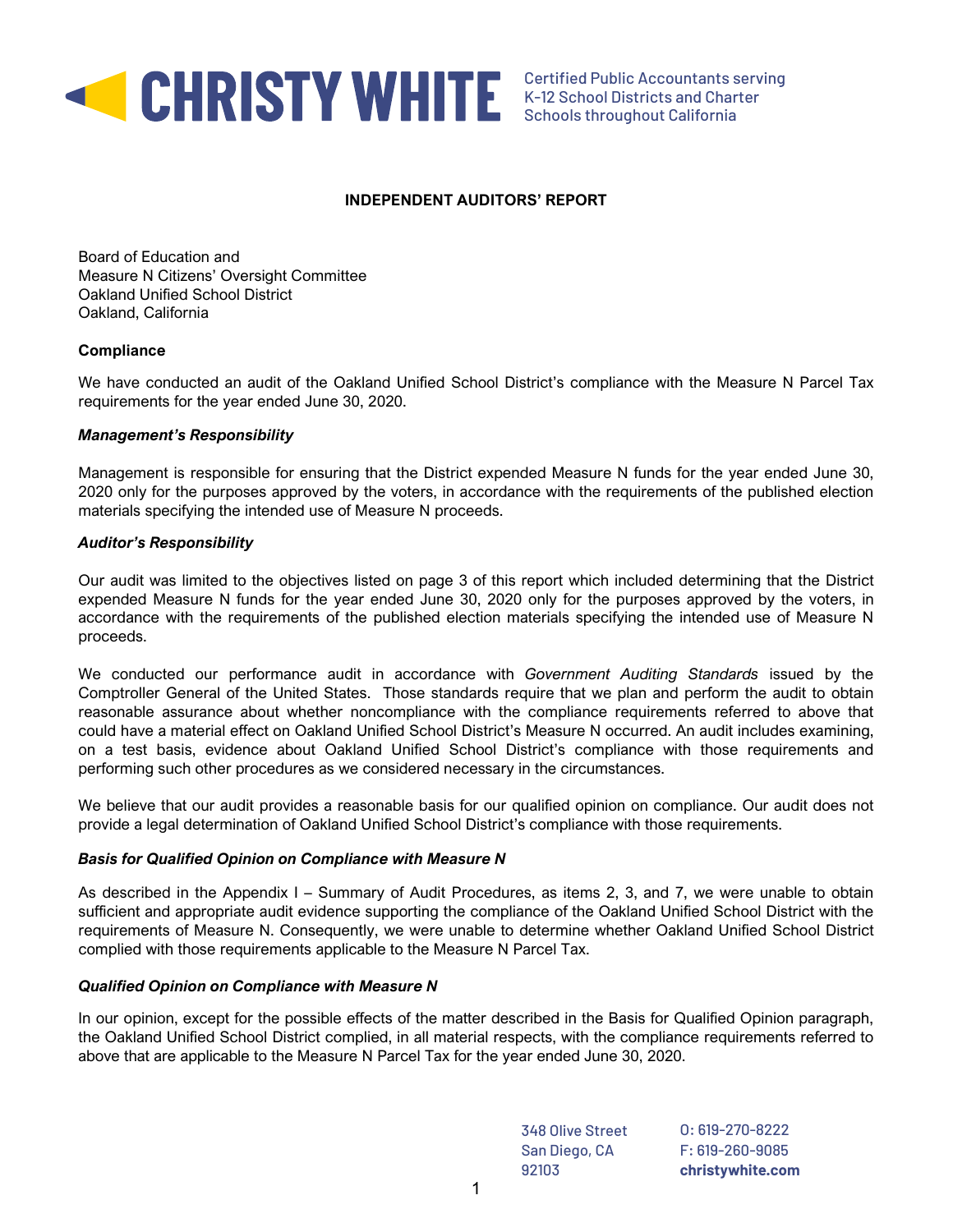#### Oakland Unified School District's Response to Findings

The District's response to the finding identified in our audit is described in the accompanying Views of Responsible Officials. The District's response was not subjected to the auditing procedures applied in the compliance audit and, accordingly, we express no opinion on it.

#### Internal Control Over Compliance

Management of Oakland Unified School District is responsible for establishing and maintaining effective internal control over compliance with the compliance requirements referred to above. In planning and performing our audit, we considered Oakland Unified School District's internal control over compliance as a basis for designing auditing procedures for the purpose of expressing our opinion on compliance, but not for the purpose of expressing an opinion on the effectiveness of internal control over compliance. Accordingly, we do not express an opinion on the effectiveness of the District's internal control over compliance.

A deficiency in internal control over compliance exists when the design or operation of a control does not allow management or employees, in the normal course of performing their assigned functions, to prevent, or detect and correct, noncompliance on a timely basis. A material weakness in internal control over compliance is a deficiency, or combination of deficiencies in internal control over compliance, such that there is a reasonable possibility that material noncompliance with a compliance requirement will not be prevented, or detected and corrected, on a timely basis. A significant deficiency in internal control over compliance is a deficiency, or a combination of deficiencies, in internal control over compliance that is less severe than a material weakness in internal control over compliance, yet important enough to merit attention by those charged with governance.

Our consideration of internal control over compliance was for the limited purpose described in the first paragraph of this section and was not designed to identify all deficiencies in internal control over compliance that might be material weaknesses and significant deficiencies and therefore, material weaknesses and significant deficiencies may exist that have not been identified. We identified certain deficiencies in internal control over compliance described in the Appendix I – Summary of Audit Procedures, as items 2, 3, and 7, that we consider to be material weaknesses.

The purpose of this report on internal control over compliance is solely to describe the scope of our testing of internal control over compliance and the results of that testing. Accordingly, this report is not suitable for any other purpose.

Chints With The

San Diego, California April 5, 2021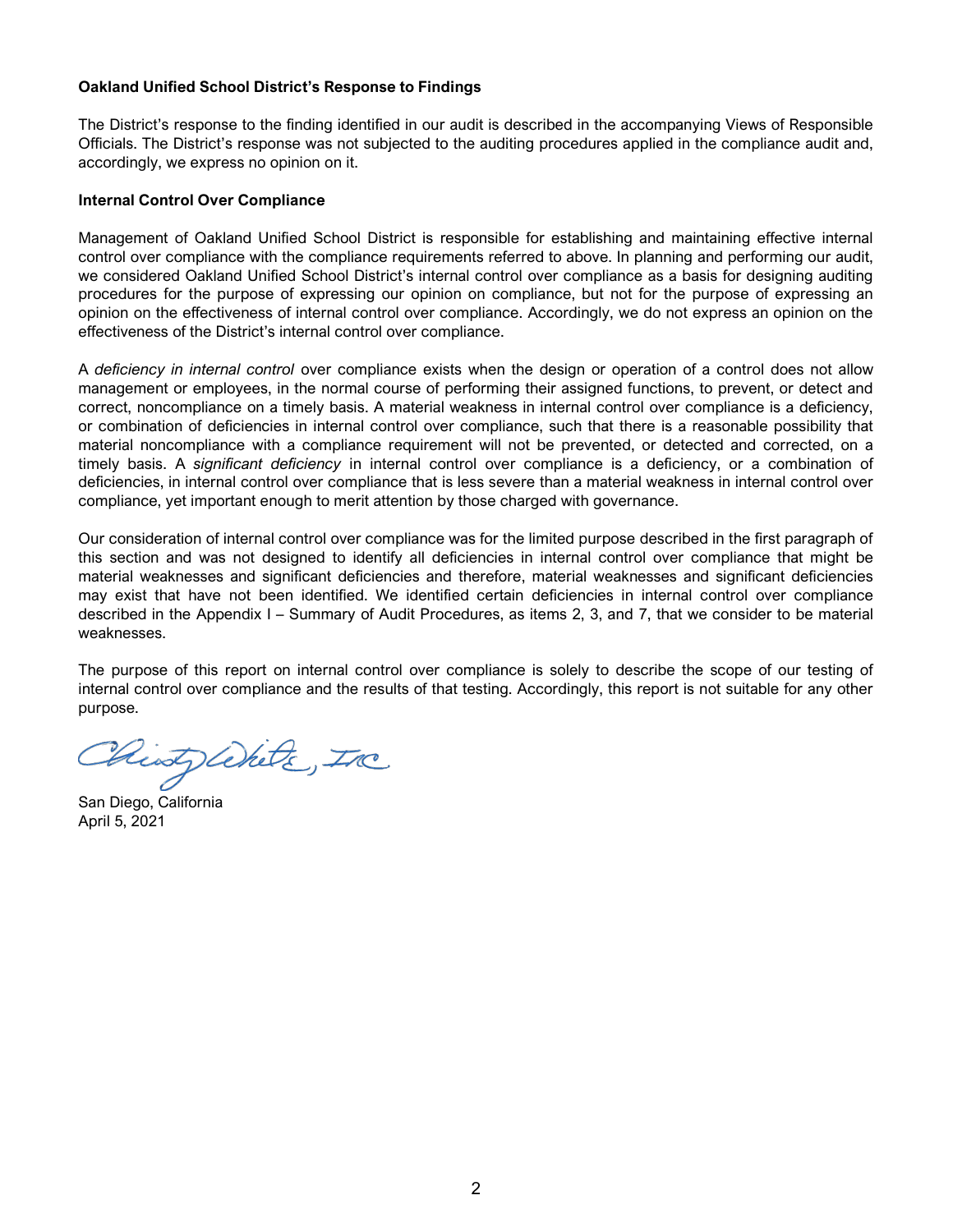# **APPENDIX I – SUMMARY OF AUDIT PROCEDURES**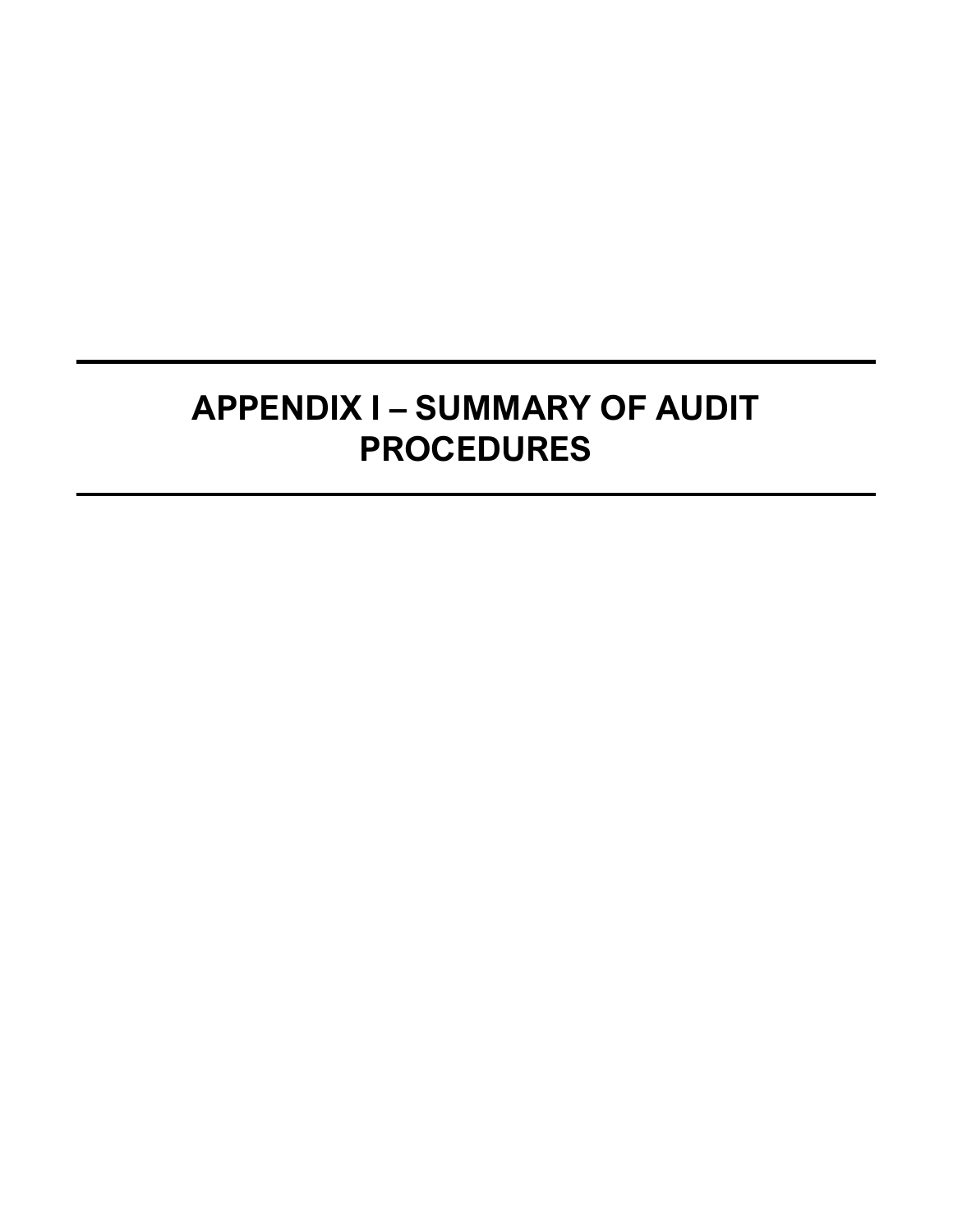# **MEASURE N PARCEL TAX OAKLAND UNIFIED SCHOOL DISTRICT BACKGROUND, OBJECTIVES, AND SCOPE JUNE 30, 2020**

The Measure N Parcel Tax, known and referred to as "The Oakland Unified School District College and Career Readiness for All Act" (Measure N) was authorized by an election of the registered voters of the District, held on November 4, 2014. Measure N provides for a special tax of \$120 per taxable parcel in the City of Oakland. The parcel tax is for ten years. The tax rate is fixed at \$120 per parcel and provides for low income and senior citizen exemptions. Further, Measure N requires that no less than 90% of proceeds be allocated equitably for education programs, on a per pupil basis, for students in grades 9 through 12, enrolled in all current Oakland Unified School District schools and charter schools authorized by the Oakland Unified School District.

## **GOALS**

The goals of the Oakland Unified School District Measure N Parcel Tax are as follows:

- Decrease the high school dropout rate.
- Increase the high school graduation rate.
- Increase high school students' readiness to succeed in college and career.
- Increase middle school students' successful transition to high school.
- Reduce disparities in student achievement and student access to career pathways based on race, ethnicity, gender, socioeconomic status, English Learner-status, special needs status, and residency.

#### **OBJECTIVES**

The objectives of our audit are as follows:

- 1. Ensure proceeds and expenditures of the parcel tax are fully accounted in the books and records of the District.
- 2. Ensure expenditures are in support of permissible uses as per the ballot language.
- 3. Ensure expenditures are in support of approved activities per the approved site plans.
- 4. Ensure that high school grants and charter school grants were allocated as per the ballot language. Include a schedule of allocations per school in the financial audit report.
- 5. Ensure that the administrative overhead allocation does not exceed 10% cumulatively from inception, exclusive of county collection costs.
- 6. Ensure that senior citizen exceptions and low-income exemptions are complete, accurate, and supported by source documents.
- 7. Make a positive statement about the issue of supplanting versus supplementing.

#### **SCOPE**

The scope of our audit is expenditures of Measure N funds by the District and charter schools authorized by the District for the year ended June 30, 2020.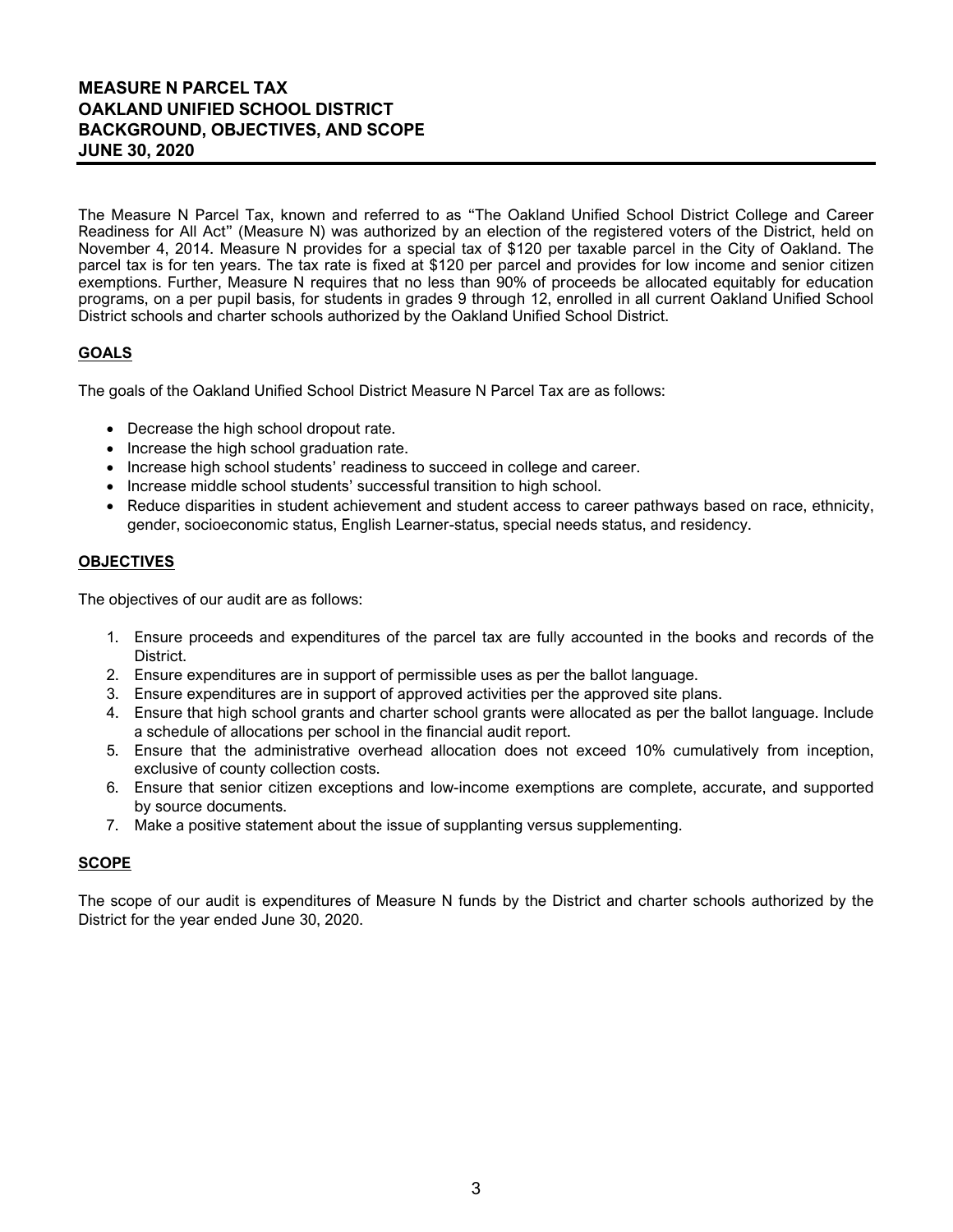The following describes the audit procedures, findings, and our recommendations related to the findings:

**1. Obtain parcel tax expenditure detail reports prepared by the District and agree the amounts to the general ledger. In addition, examine sufficient supporting documentation to validate the amount of Measure N Parcel Tax revenues received and recorded in the general ledger.**

**Finding:** We obtained the details of all revenues and expenditures charged to the Measure N general ledger accounting records. No exceptions were noted from applying this procedure.

#### **2. Separately for District schools and charter schools, review the nature of the expenditures, and review source documents to ensure the expenditures were within the permissible uses of the ballot language.**

**Finding:** We analytically reviewed the entire population of expenditure accounting records to search for transactions potentially outside the scope of allowable expenditures. In addition, we haphazardly selected a sample of expenditures and reviewed the corresponding invoices, purchase orders, and Measure N Justification Forms. Subjected to the further audit analysis were 50 vendor expenditures aggregating \$1,091,156. We noted no impermissible uses of Measure N funds from applying these procedures. Although we found no evidence that selected expenditures were for other than District purposes, we noted that the explanations provided in the Measure N Justification forms can be vague in some instances and do not appear to establish a clear connection between the nature of the expense and the goals outlined in the Measure N ballot language. In these instances, the determination of whether or not the expenditures are permissible uses become significantly more subjective.

**Finding:** From the same sample of 50 vendor expenditures, we noted one expenditure for travel and/or conference purposes scheduled for the March – April 2020 timeframe. Upon further review, we were unable to confirm if the District obtained refunds for these expenditures as it is our understanding that the related travel and/or conferences did not occur due to shutdowns and restrictions created by the COVID-19 pandemic. Details of these expenditures are outlined below:

- Oakland High School
	- $\circ$  Expenditure made to Galaxy Travel (Warrant #51290465) in the amount of \$6,988.46 for the Linked Learning Conference.

**Finding:** Material weakness in internal control over compliance and non-compliance regarding District payroll transactions because supporting documentation was not provided for us to review.

We analytically reviewed the population of payroll accounting records to search for transactions outside the scope of allowable expenditures. In addition, we selected a sample of 60 payroll expenditures, aggregating \$1,362,137, and requested source documents such as personnel and payroll records for each of these selections. Although we found no evidence that expenditures were for other than District purposes, the District was unable to provide us with supporting origination documentation for any of the items in the sample.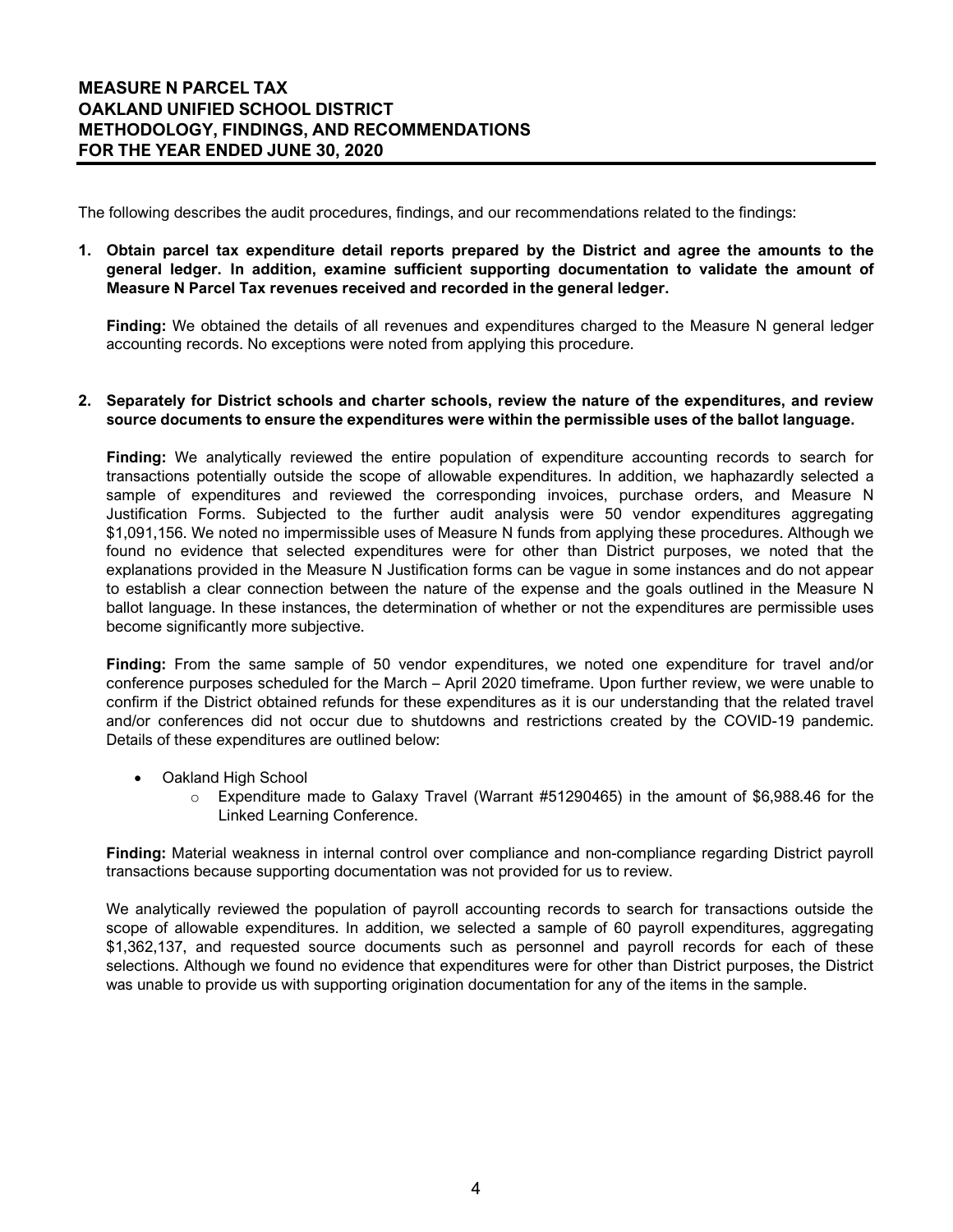#### **2. Separately for District schools and charter schools, review the nature of the expenditures, and review source documents to ensure the expenditures were within the permissible uses of the ballot language. (continued)**

**Finding:** For expenditures of Measure N funds made by charter schools, we reviewed the Measure N Expenditure Accounting forms submitted to the District by each charter school to assess if any items appear outside the scope of Measure N. Those transactions, and other random transactions, were selected for additional analysis including tracing the accounting records to source documents. While we noted no inappropriate or potentially unallowable expenditures during this review, we were unable to form a conclusion for this objective as the District was only able to provide the Measure N Expenditure Accounting Forms but could not provide supporting origination documentation for review. Since detailed listings of charter school expenditures and related supporting documentation were unavailable for review, we were unable to confirm compliance.

**Recommendation:** Similar to the Findings and Recommendations included in the Measure N audit report for the year ended June 30, 2019, it does not appear that the current policies and procedures regarding compliance with Measure N requirements are working as intended. This is evidenced by the lack of documentation to support the audit. Under current policy, the Measure N office approves the site-initiated expense request and the District's payroll and accounts payable departments approve the related supporting documentation for payment. However, details about the practical implementation of the policy are subject to the interpretation of current employees of the responsible departments. As a result, the policies and procedures appear to change with continued employee turnover. The policies and procedures for Measure N expenditures should be documented in writing and incorporated into the formal accounting policies and procedures of the District so that they may be objectively followed by the individuals responsible for compliance, and available to support the audit.

We also recommend that the District formally identify the department and specific district official that is responsible for approving Measure N expenses for payment. The person responsible for approving payments should also keep the supporting documentation that was the basis of the approval because that is the same documentation that will support the audit.

Measure N Expenditure Accounting Forms submitted to the District by charter schools receiving and expending parcel tax funds should be supported by charter school accounting records and origination documentation to allow program staff of the District to confirm that funds are properly accounted for, adequately supported, and expended for allowable purposes.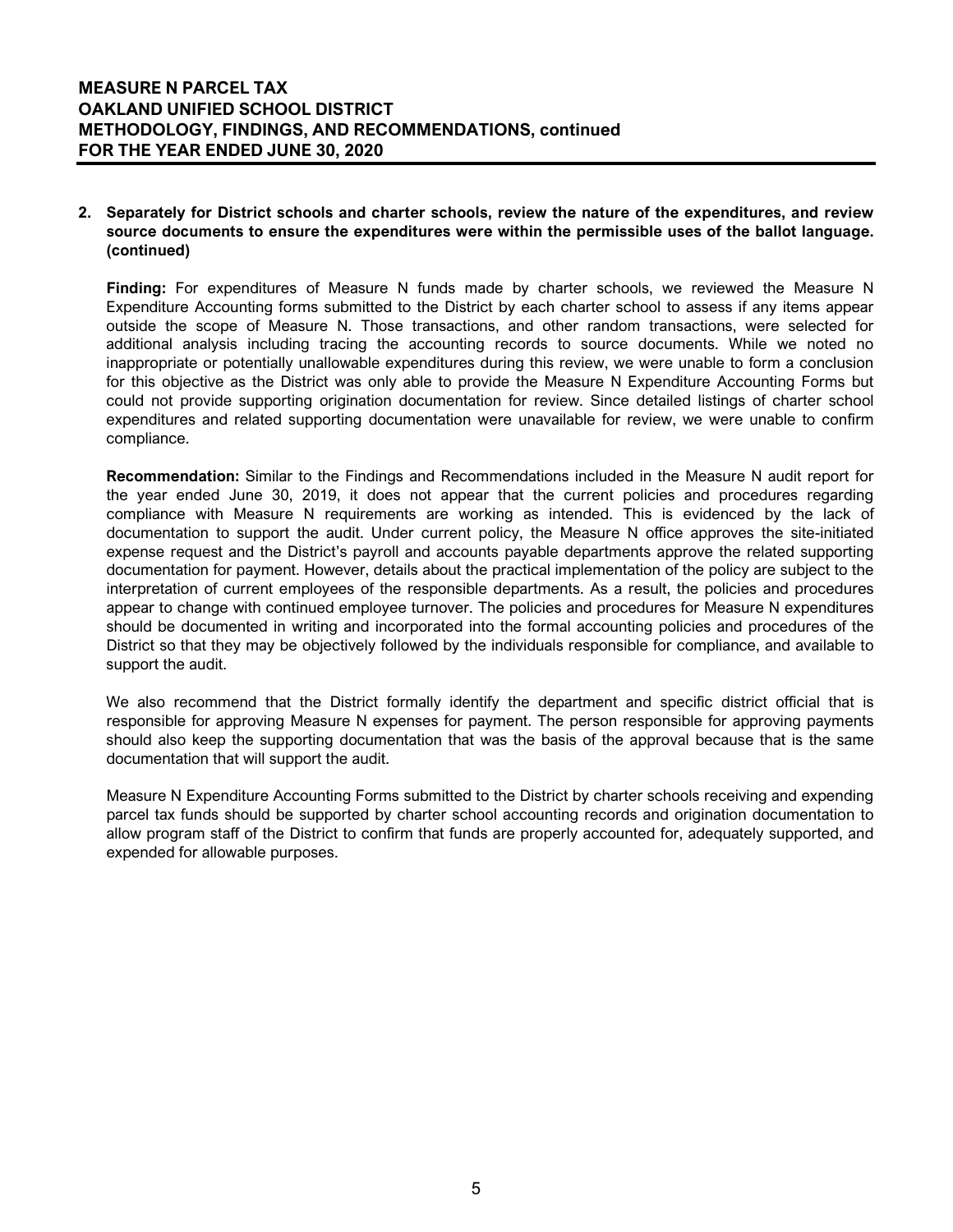#### **3. Test a sample of expenditures to ensure they were spent in accordance with the approved site plan.**

**Finding:** Material weakness in internal control over compliance and non-compliance. The following is a summary of our findings:

- For 28 vendor expenditures of Measure N funds made by the District, we have no exceptions.
- For 19 vendor expenditures of Measure N funds made by the District, we were unable to establish a clear connection between the expenditure and the actions and services outlined by the site plan.
- For 60 payroll expenditures of Measure N funds made by the District, we have no basis to conclude if the expenditures were made in accordance with the site plan because supporting documentation was not provided for us for review.
- For expenditures of Measure N funds made by charter schools sponsored by the District, we were unable to form a conclusion as the District was only able to provide the Measure N Expenditure Accounting Forms but could not provide supporting origination documentation for review. Since detailed listings of charter school expenditures and related supporting documentation were unavailable of review, we were unable to confirm compliance.

**Recommendation:** Similar to the recommendation for procedure number two, ensuring expenditures are included on the approved site plan should be a component of the approval process that occurs before an expense is obligated. The policies and procedures for Measure N expenditures should be documented in writing and incorporated into the formal accounting policies and procedures of the District so that they may be objectively followed by the individuals responsible for compliance, and available to support the audit.

Measure N Expenditure Accounting Forms submitted to the District by charter schools receiving and expending parcel tax funds should be supported by charter school accounting records and origination documentation to allow program staff of the District to confirm that funds are properly accounted for, adequately supported, and expended for allowable purposes.

#### **4. Test the allocation of grant proceeds to the sample of schools.**

**Finding:** No exceptions were noted from applying this audit procedure.

We obtained the District's calculation of school allocations for the fiscal year 2019-20 and agreed enrollment amounts to supporting documentation. We noted that the allocation method consistently applied to District schools and charter schools sponsored by the District. We also verified that the amount allocated to school sites is 90% of the total current year parcel tax.

#### **5. Recalculate the ratio of administrative overhead charges to total proceeds to ensure that no more than 10% of proceeds are spent on administrative overhead, cumulative and exclusive of county collection costs.**

**Finding:** No exceptions were noted from applying this audit procedure.

We obtained the District's calculation of the fiscal year 2019-20 administrative overhead calculation, noting that the District allocated 90% to school sites, including charter school sites sponsored by the District, and 10% for administrative overhead. We calculated that from the inception of Measure N through June 30, 2020, the District was allocated \$5,721,176 of Measure N administrative funds. For the same period, the District expended \$4,698,293 for Measure N administrative activities. The remaining unspent Measure N administrative funds at June 30, 2020, of \$1,022,882 are available for spending in subsequent years.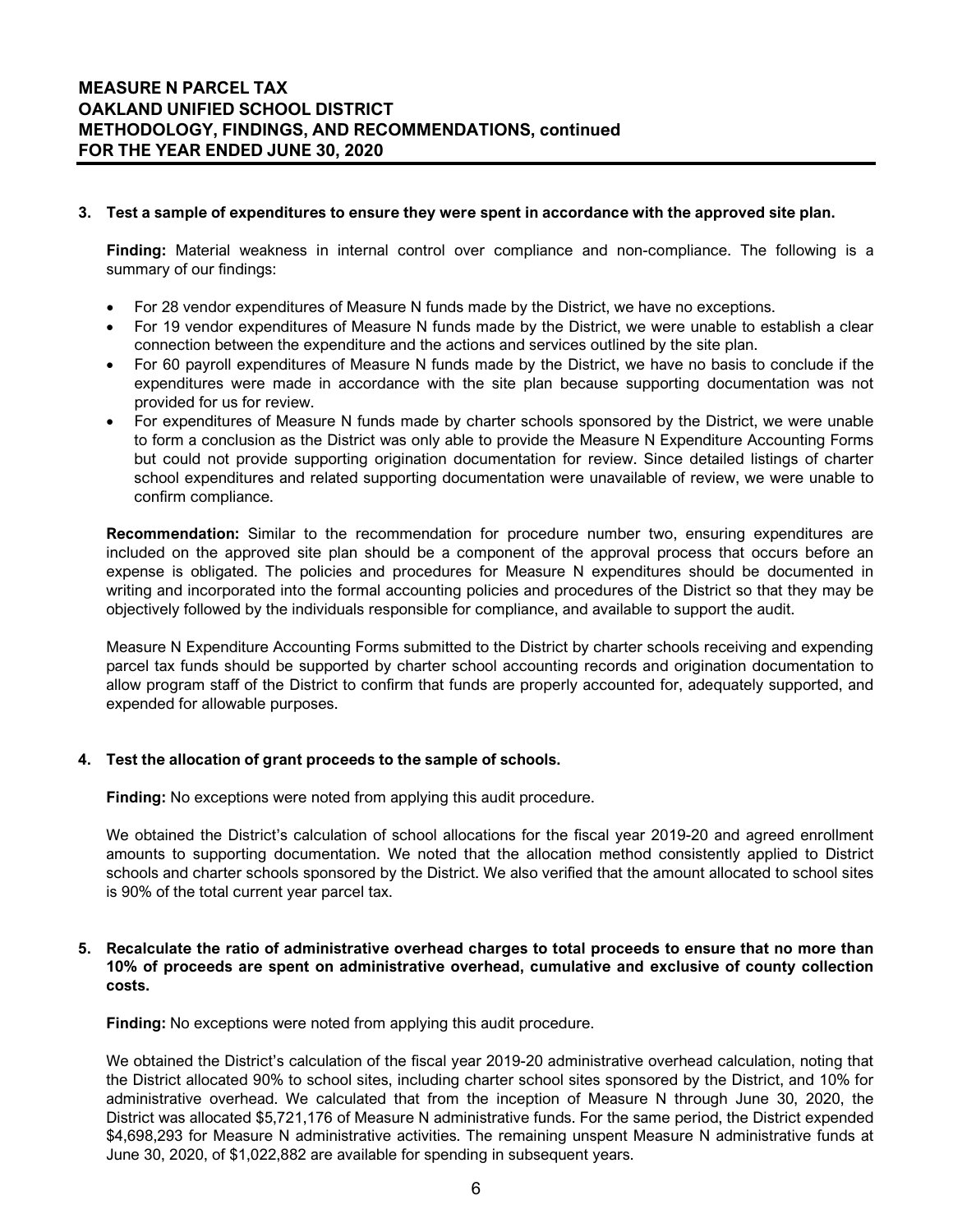#### **6. Select a sample of exemptions for low-income and senior citizens and confirm that exemptions are accurately classified and properly supported by source documents.**

**Finding:** No exceptions were noted from applying this audit procedure.

We obtained the applications and supporting documentation for a representative sample of Measure N exemptions and confirmed that exemptions appeared to be accurately classified in accordance with the Measure N exemption requirements.

#### **7. Test if Measure N is funding supplemental activities by reviewing documents to support if District schools and charter schools used funds to provide services which they were required to make available by virtue of being a school.**

**Finding:** Material weakness in internal control over compliance and noncompliance.

The same sample applicable for procedure number two was used for this procedure. Although we found no evidence that expenditures were for other than supplemental activities, the District could not provide adequate documentation that specifically evidences that the sampled expenditures were determined to be supplemental before incurring the expense. While the District uses the Measure N Justification Form to address this need, we found that the majority of expenditures for consultant services are not typically accompanied by Measure N Justification Forms. This was evidenced for 38 of the expenditures included in our vendor expenditures sample. In addition, we found that the explanations provided in the form are often vague and do not directly address supplant versus supplement. As a result, we were unable determine if these expenditures are for supplemental purposes.

**Recommendation:** There should be adequate procedures incorporated into the approval process to ensure that each expenditure is supplemental in nature prior to incurring the expenditure or approving the contract. To that end, the Measure N Permissible Expenses document for 2019-20 gives specific written criteria that may be used to evaluate if an expense is supplemental. The document further requires that "District and school site personnel must maintain documentation that clearly demonstrates the supplementary nature of these funds."

We suggest that the District utilize the Measure N Justification Form or an equivalent checklist document that specifically reconciles a planned expenditure with the Measure N Permissible Expenses document. This documentation should be completed by the individual initiating the request, approved by Measure N program staff, and should be maintained with the procurement file in order to provide evidence that the policy was followed and that an expenditure is for a supplemental activity. In addition, we recommend developing policies specific to uses of Measure N funds for technology and equipment purchases as there are often other federal and state sources that can be used to fund classroom technology and related equipment purchases.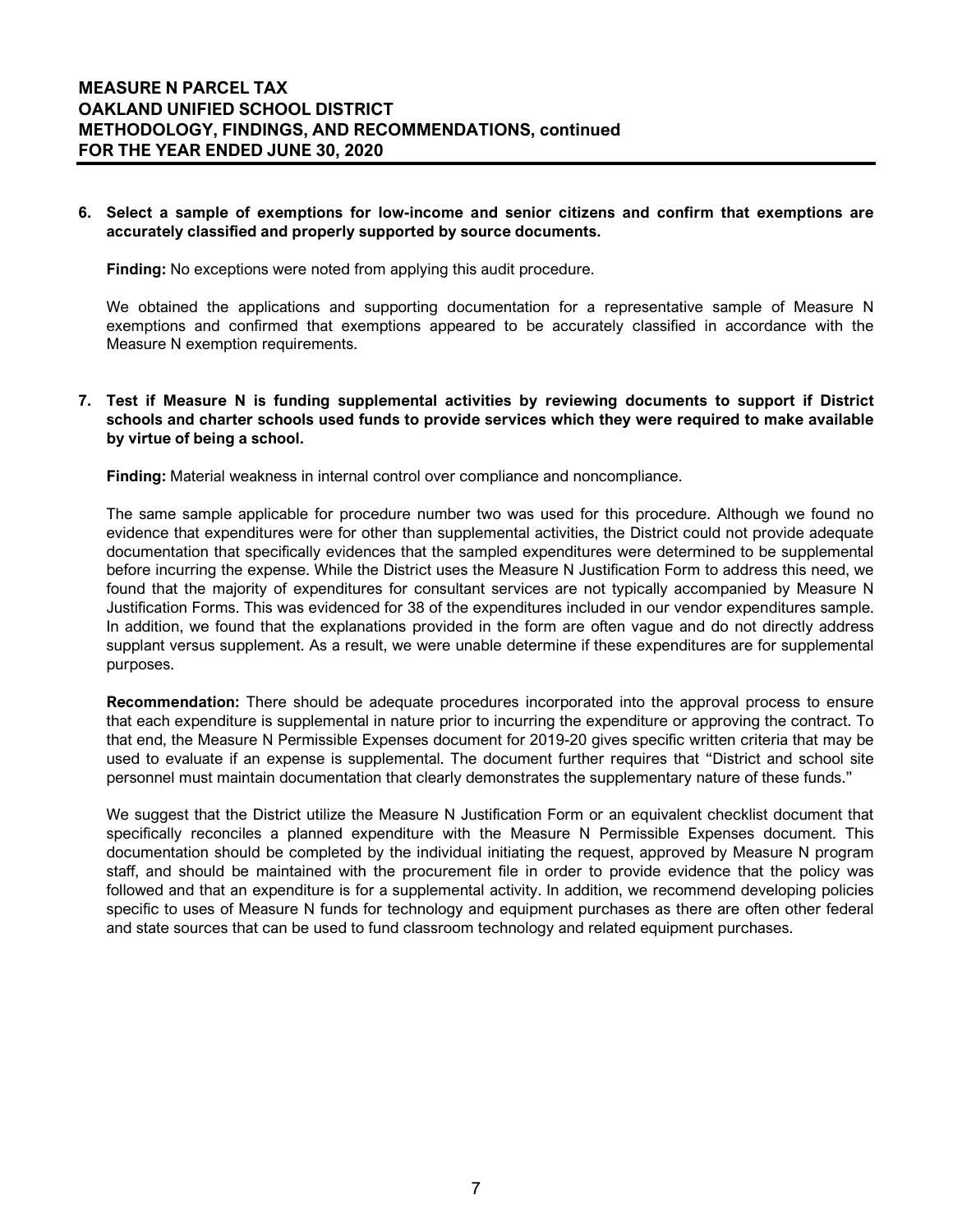**Audit Procedure 2: Separately for District schools and charter schools, review the nature of the expenditures, and review source documents to ensure the expenditures were within the permissible uses of the ballot language.**

#### **View of Responsible Officials**

Staff acknowledge that some of these findings and recommendations have surfaced in previous audits. Staff also acknowledge that the pandemic created unusually challenging circumstances. For example, extensive efforts were made to recoup travel-related expenses that had been incurred but it was not always possible with vendors. Staff agree with the auditor's recommendations and believe that no additional District corrective action is required due to below implemented procedures already in place.

#### **Staff Corrective Actions - Implemented**

- Measure N staff has determined the process and specific person responsible for approving Measure N expenditures for both district and charter schools.
- Measure N Guide provides an overview of the review and approval process for district and charter schools.
- Measure N staff provides training on the review and approval process of Measure N expenditures at the beginning of the school year.
- Measure N staff and OUSD Business Services Department have met to ensure that Measure N staff and the Controller understand broader District audit procedures, the support Measure N audits will receive moving forward, and specific staff that will help the audit completion.
- Duty statement template has been created for the process of determining if a position is supplemental.
- Measure N staff has notified the school staff to route all ET/OT to the Measure N staff for pre-approval first.
- A justification form template has been created for the pre-approval process of expenditures like supplies, materials, or equipment to determine if supplemental.
- Permissible expenses document provides information on what is meant by supplemental as well as expenditures that are non-permissible due to supplanting issues.
- There continues to be some difficulty in implementing this corrective action when reviewing charter school budgets as we do not have access to their full budget and how expenditures have been funded previously.

#### **Audit Procedure 3: Test a sample of expenditures to ensure they were spent in accordance with the approved site plan.**

#### **View of Responsible Official - Disagree**

Staff acknowledges that this finding and recommendation has surfaced in previous audits. Nonetheless, staff disagree with the findings related to the 60 payroll expenditures and the charter schools expenses because the documentation does exist. Due to mitigating factors identified above, staff was unable to access the requested documents in a timely fashion.

#### **Staff Corrective Action - Implemented**

- Assuming a strategic action is ambiguous, the site will have to provide a justification form to ensure the expenditure meets all 5 criteria and supports pathway development.
- Duty statement template has been created to determine if a position is supplemental.
- Measure N Guide provides an overview of the review and approval process for district and charter schools.
- Measure N staff provides training on the review and approval process of Measure N expenditures at the beginning of the school year.
- Measure N staff has notified the school staff to route all ET/OT to the Measure N staff for pre-approval.
- Measure N staff now requires Charters schools to submit their expenditure supporting documents via Google Docs.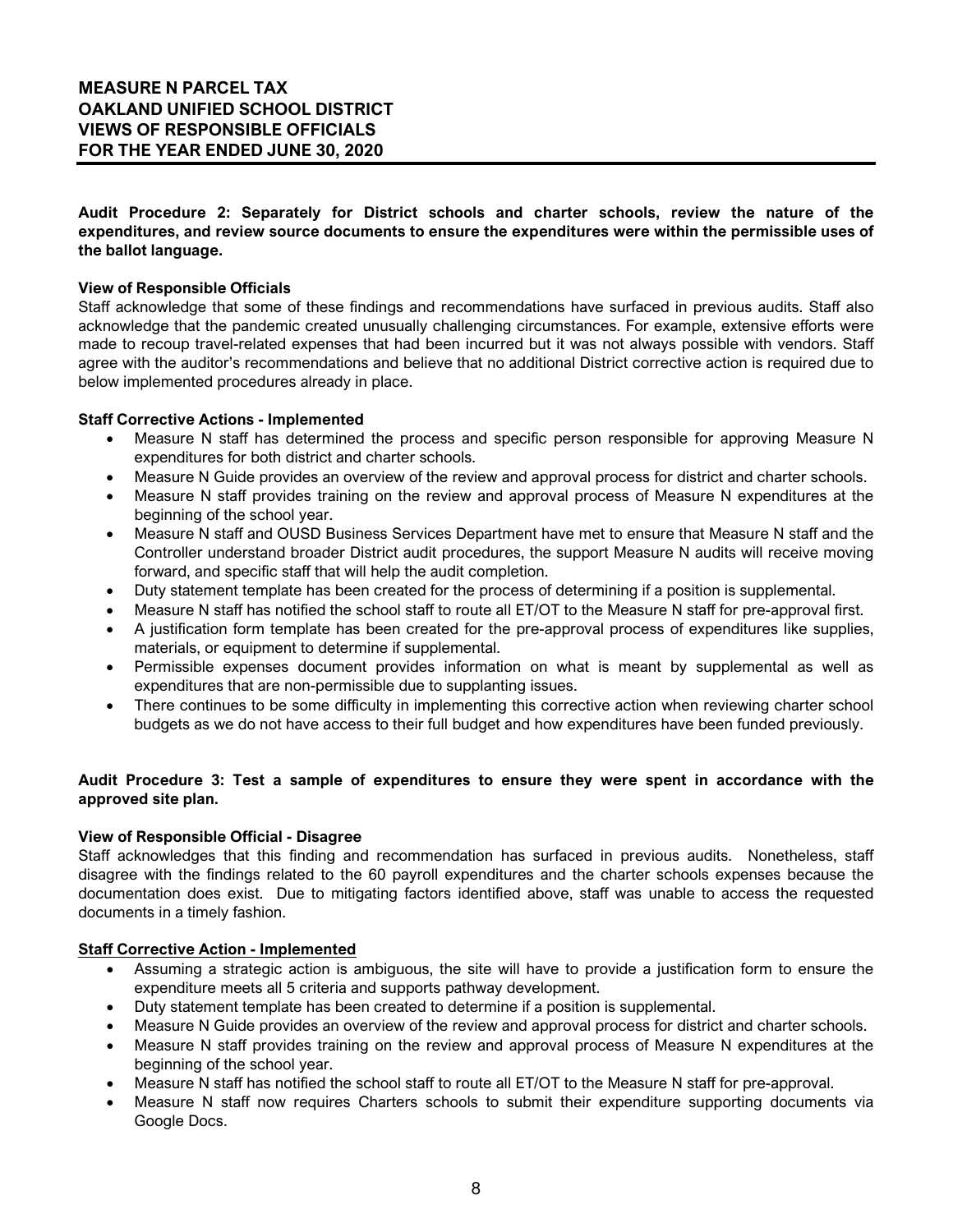# **MEASURE N PARCEL TAX OAKLAND UNIFIED SCHOOL DISTRICT VIEWS OF RESPONSIBLE OFFICIALS, continued FOR THE YEAR ENDED JUNE 30, 2020**

#### **Audit Procedure 3: Test a sample of expenditures to ensure they were spent in accordance with the approved site plan. (continued)**

#### **Staff Corrective Action - to be Implemented**

- Hire additional clerical support staff during audit season.
- Monthly check-ins with the auditor or their staff to monitor progress.
- Monthly finance check-ins with OUSD Controller and Business Services to identify potential areas of improvement.
- Staff will create an online documentation submission and approval process for all Charter schools.
- Staff will train all Charter schools on the new Online procedures before school starts.

**Audit Procedure 7: Test if Measure N is funding supplemental activities by reviewing documents to support if District schools and charter schools used funds to provide services which they were required to make available by virtue of being a school.**

#### **View of Responsible Officials - Agree**

Staff agree with this finding and recommendation. We implemented corrective actions in the past to address this finding and acknowledge that Measure N justification forms require greater specificity to determine permissibility of expenditures relative to supplementing versus supplanting funds.

#### **Staff Corrective Action - to be Implemented**

- Staff will work with Legal to create a policy regarding use of Measure N funds for technology and equipment purchases.
- Staff will create customized Measure N Justification Forms specific to expenditure types (ie. technology, equipment and contractors/consultants) to be required for all purchases. Forms will ask if the expenditure is supplemental (or above Base for positions), which will be verified by checking the school's budget.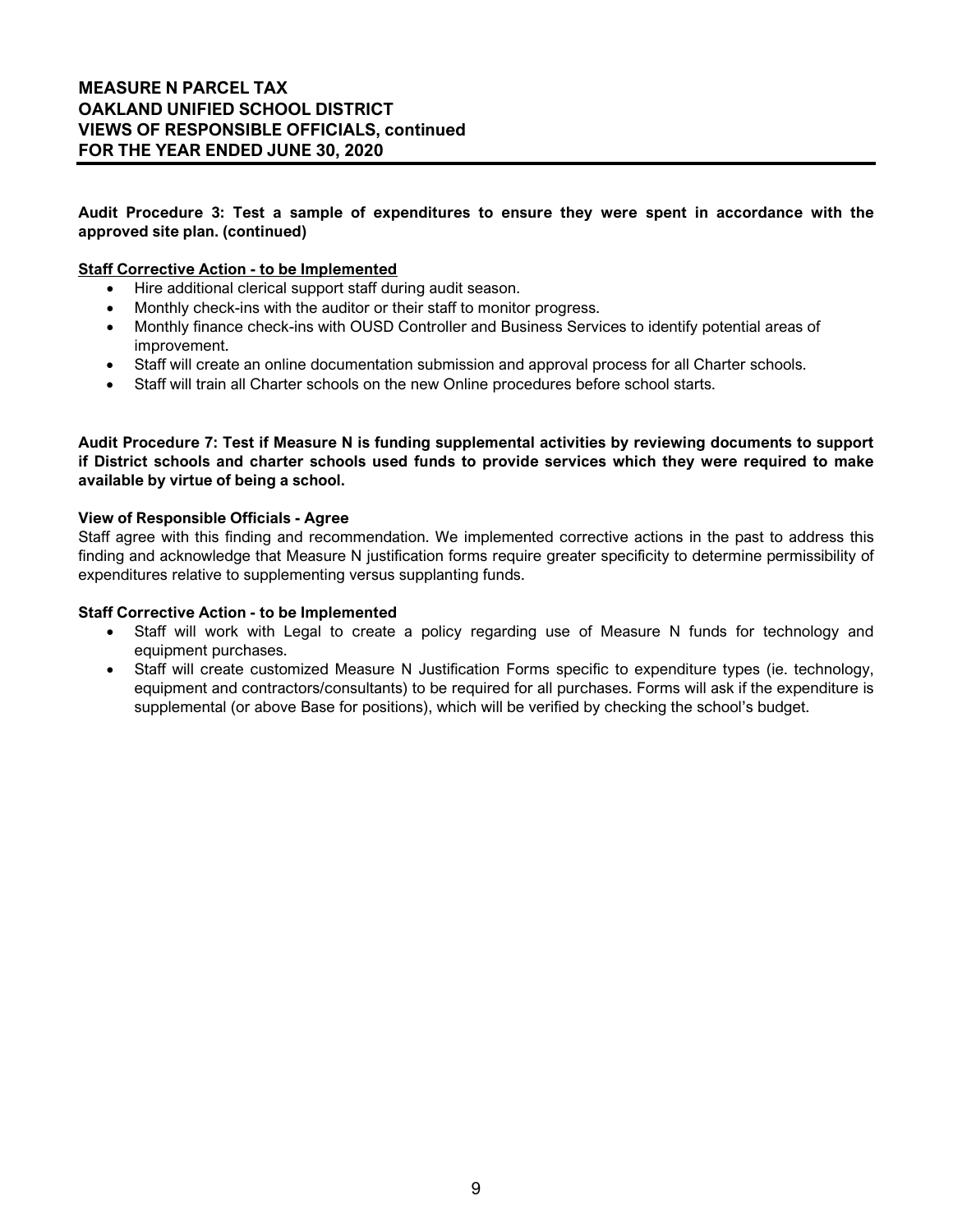# **APPENDIX II – FINANCIAL SCHEDULES**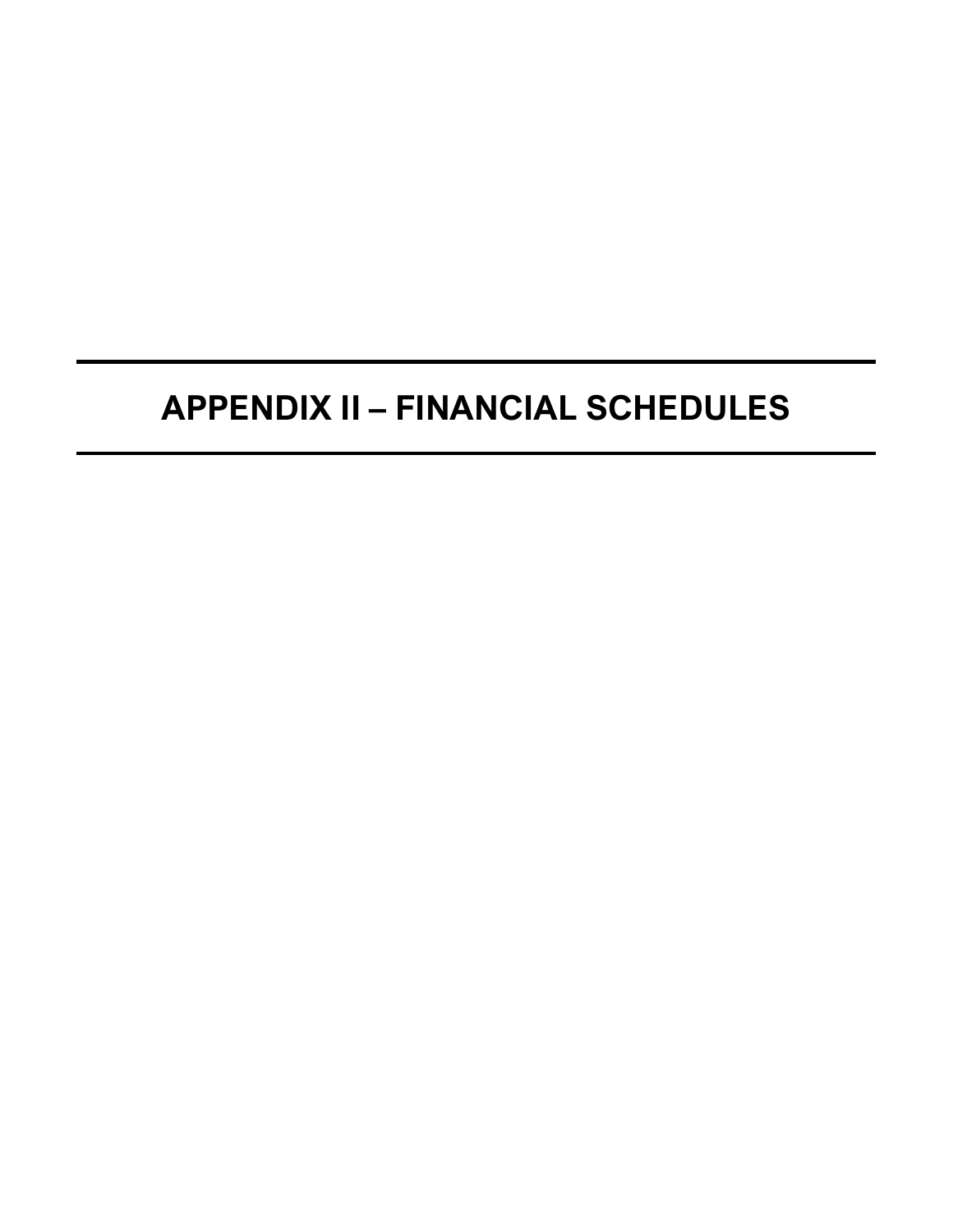# **MEASURE N PARCEL TAX OAKLAND UNIFIED SCHOOL DISTRICT SCHEDULE OF BALANCE SHEET ACCOUNTS JUNE 30, 2020**

| <b>ASSETS</b>                              |     |            |  |  |  |
|--------------------------------------------|-----|------------|--|--|--|
| Cash in county treasury                    | \$  | 12,738,845 |  |  |  |
| Accounts receivable                        |     | 86,864     |  |  |  |
| <b>Total Assets</b>                        | \$. | 12,825,709 |  |  |  |
|                                            |     |            |  |  |  |
| <b>LIABILITIES</b>                         |     |            |  |  |  |
| Accrued liabilities                        | \$  | 1,301,830  |  |  |  |
| <b>Total Liabilities</b>                   |     | 1,301,830  |  |  |  |
|                                            |     |            |  |  |  |
| <b>FUND BALANCES</b>                       |     |            |  |  |  |
| Restricted                                 |     | 11,523,879 |  |  |  |
| <b>Total Fund Balances</b>                 |     | 11,523,879 |  |  |  |
| <b>Total Liabilities and Fund Balances</b> | \$  | 12.825.709 |  |  |  |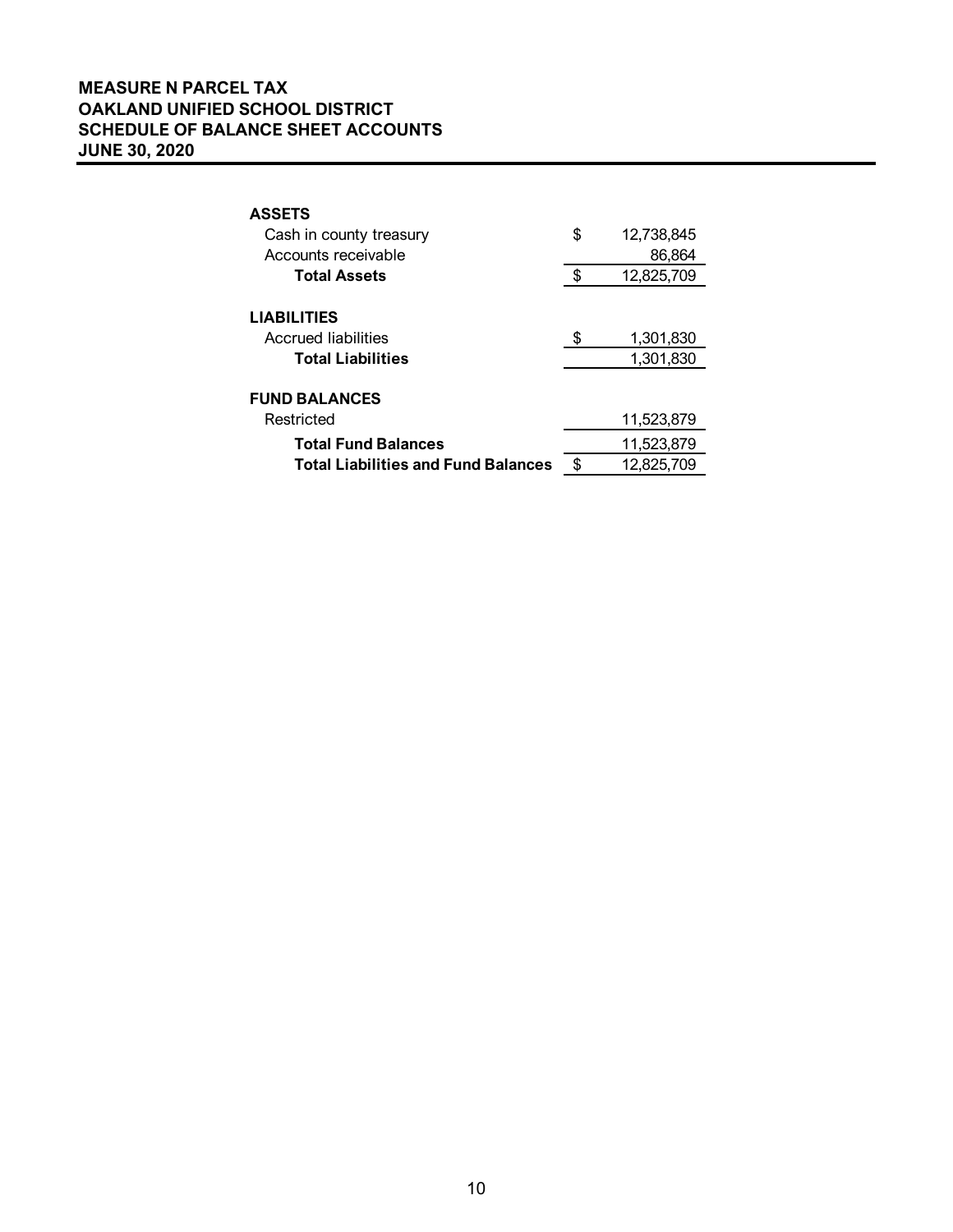# **MEASURE N PARCEL TAX OAKLAND UNIFIED SCHOOL DISTRICT SCHEDULE OF REVENUES, EXPENDITURES, AND CHANGES IN FUND BALANCE FOR THE YEAR ENDED JUNE 30, 2020**

# **REVENUES** Measure N parcel tax collections \$ 11,779,305 **Total Revenues** 11,779,305 **EXPENDITURES** *District-wide expenditures* 1414 College and career 1,009,692 9000 Other Programs/Local Goal 16,000 Total district-wide expenses 1,025,692 *Site-level expenditures* 1690 Direct school site expense 6,914,126 3830 Green Academy at Skyline 10,243 3837 CPA - Comp Sci & Tech 111,804 3843 CPA - Fashion at Oak Tech 120,929 3847 CPA - Comp Sci at Skyline 22,603 3850 Education and Health Academy 12,174 3867 Environmental Science Academy 16,816 3880 Engineering Academy 4,928 3907 9th Grade Academy 99,118 3908 Health Academy **65,376** 65,376 3909 VAAMP 11,765 3910 PLTW 32,073 3912 PHA Public Health Academy 6,576 3914 VAPA 48,210 3917 Measure N 30 Cheetahs - Ohigh 9th 975 3919 Measure N 32 Panthers - Ohigh 9th 4,186 3920 Measure N 33 Pumas - Ohigh 9th 4,563 3921 Measure N 34 Tigers - Ohigh 9th **4,415** 3922 Measure N 35 Rise - Ohigh 9th 22,516 3923 Measure SJR Ohigh 24,573 3924 Measure N Race, Policy Law 19,868 Total site-level expenses 7,557,837 *Other expenditures and transfers* Transfers to charter schools 1,937,275 County collection fees 197,369 Total other expenditures and transfers The manufacture 2,134,644 **Total Expenditures** 10,718,173 **NET CHANGE IN FUND BALANCE** 1,061,132 **Fund Balance - Beginning 10,462,747 Fund Balance - Ending**   $$ 11,523,879$